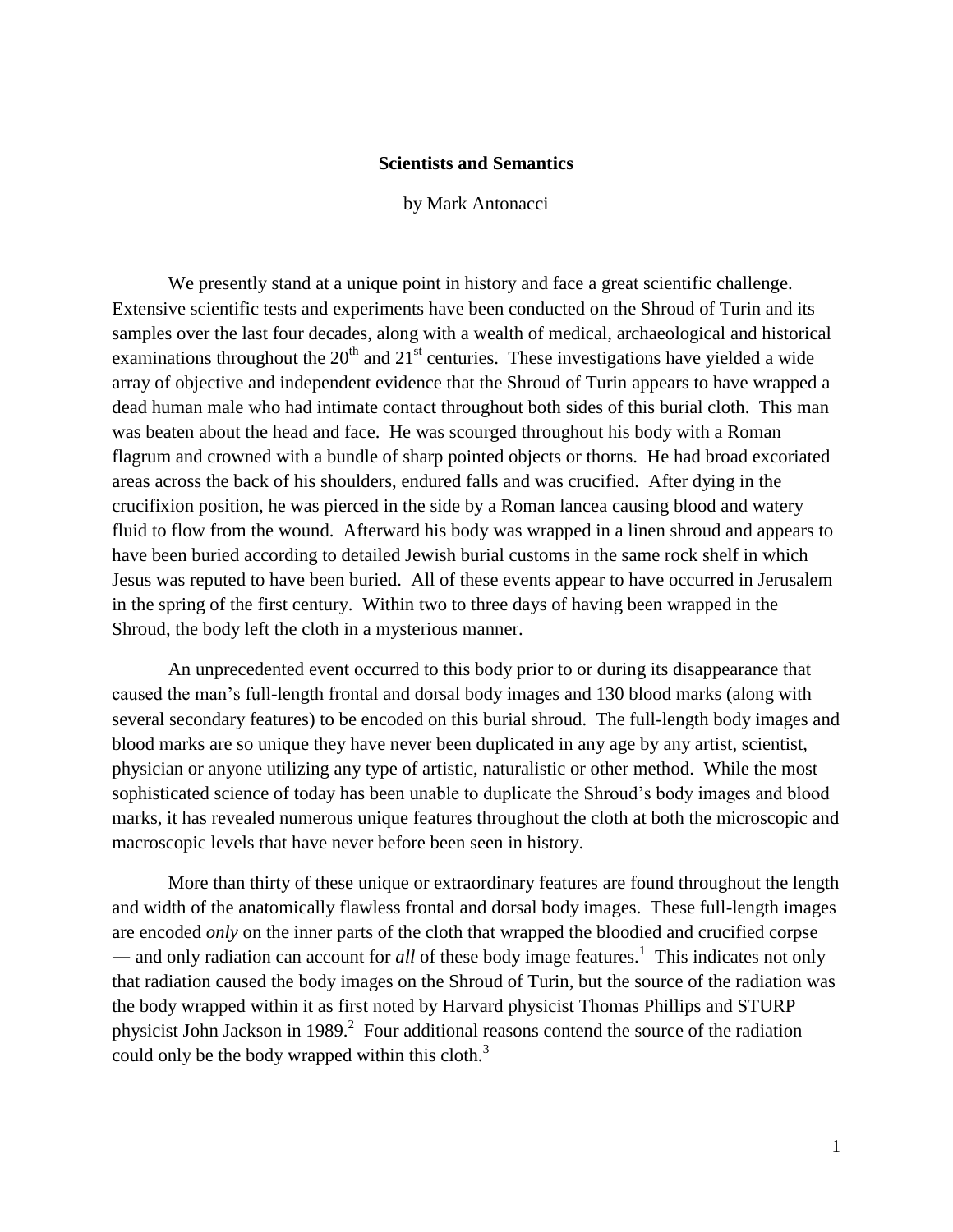Several of the leading hypotheses state that radiation emanating from the body of the man wrapped in the Shroud would account for the Shroud's body images.<sup>4</sup> Two of these hypotheses argue that if the body suddenly disappeared as it gave off radiation that the 30 or more unique features on the Shroud's body images would all be encoded.<sup>5</sup> One hypothesis, called the Historically Consistent Hypothesis, contends that if the body underwent nuclear disintegration and gave off particle radiation, all 30 itemized features found at the microscopic and macroscopic levels on tens of thousands of fibers comprising the full-length frontal and dorsal body images would be encoded. The neutrons within this particle radiation would also explain the Shroud's aberrant 1988 radiocarbon dating, the cloth's excellent condition, its coin features and flower images (if any), and the still-red color of its centuries old blood ― features that no other hypothesis explains.<sup>6</sup> The protons within this hypothesis would not only explain the Shroud's body images, but also the possible image discoloration on the outside of the cloth opposite the man's hands and face.<sup>7</sup>

Scientific testing that could indicate whether such an event occurred is clearly justified. Scientific technology exists that, when adapted to the Shroud of Turin, could test this hypothesis in several ways and test whether such an event actually occurred. The Shroud of Turin could be examined at the molecular and atomic levels, which could not only prove whether this unique event occurred, but also indicate when it happened, where it happened, and to whom it happened, as well as ascertain the actual age of the Shroud linen and its blood marks.<sup>8</sup> This relatively new technology should first be adapted, tested and perfected on control linen, blood, limestone and charred cloth samples. Only then could samples be removed from the actual Shroud, and be tested, along with limestone samples from the reputed tomb(s) of Jesus Christ.

The resurrection of Jesus Christ is mentioned many times in numerous books comprising the Gospels and New Testament. These were the most attested books of ancient history. Whether comparing these sources to other works of antiquity by the *number* of their existing ancient manuscripts, their *closeness* in time to the original works and events, and the number of *languages* in which they were congruently translated, the attestation of these works is incomparable to all other works of ancient history. These were easily the most widely circulated books in history, and, of course, remain so today. They correspond precisely with archaeology and with historical titles, names, places, dates and customs. Their eyewitness testimony and the lack of either hostile or recanted testimony to the events described within these sources further solidify their ranking above all sources of antiquity. If the occurrence of the resurrection of Jesus Christ, or any other events recorded within these sources, can be objectively investigated by science, medicine, archaeology, history or any other field, then it should be undertaken. This is true for any recorded event or source of history, especially if the recorded events are of interest or importance to people today.

If neutron or particle radiation emanated from the dead body of the man in the Shroud, this event could not have been forged and would have left unique signatures throughout the Shroud that could indicate the amount of radiation, the source, when, where and to whom this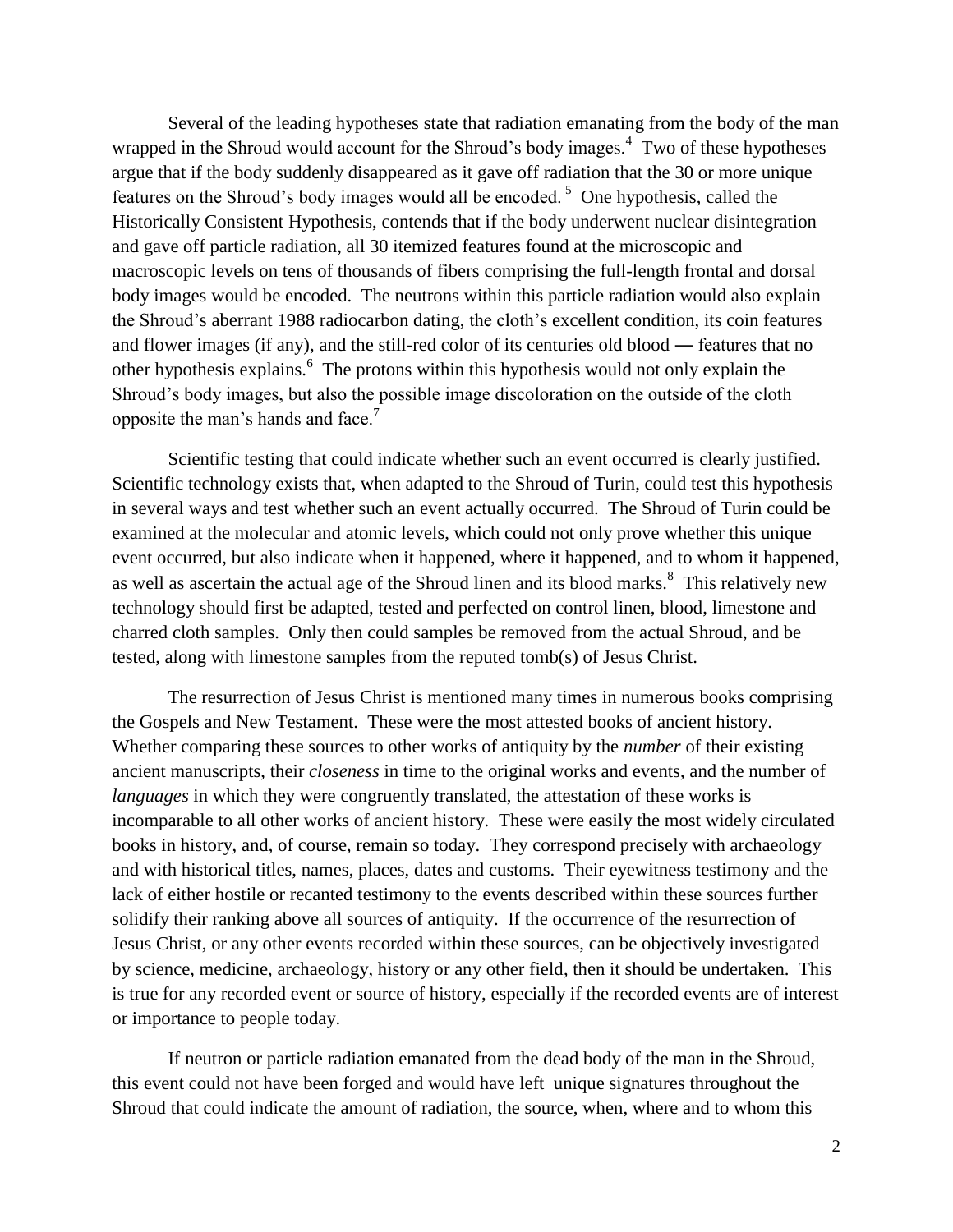event occurred. This miraculous event would be consistent with the resurrection of the historical Jesus Christ.

If such an event occurred, two radioactive atoms or isotopes (Cl-36 and Ca-41), which virtually do not exist in nature, would be found in varying amounts well above their natural infinitesimal levels throughout the Shroud's linen, blood and charred material. Although these radioactive isotopes would be found in various amounts throughout this burial cloth, they would be distributed in direct proportion with the Shroud's closeness to and its position upon the body.

New radioactive C-14 atoms or isotopes would also be created and found in varying amounts in all four of these materials. While these C-14 isotopes would be found in different amounts throughout this burial cloth, they would also be distributed in direct proportion with the Shroud's closeness to and its position upon the body. Tests and experiments sponsored by the Resurrection of the Shroud Foundation have demonstrated that these new C-14 isotopes would survive all stringent pretreatment cleanings, heat or other conditions that have occurred to the Shroud during its history and would still remain on the Shroud today.<sup>9</sup> The variety, amounts and proportions of all three radioactive isotopes located throughout the Shroud can be shown to have been caused by neutron or particle radiation that emanated from the length, width and depth of the dead body wrapped in the Shroud of Turin.

The entire Shroud and its various samples could also be examined at the microscopic and molecular levels. Molecular microscopy and imaging spectroscopy with a multi-spectral camera could be adapted and utilized for the most comprehensive investigation of the Shroud to date. Multi-spectral imaging could conceivably scan the entire Shroud in a matter of hours, thereby allowing scientists to spend years analyzing all of its data. It could map the entire cloth and its samples, and potentially identify not just every fiber of every thread, but what is on every fiber. If a Cary or Agilent infrared microscope could be attached to an arm, or placed in a stable manner over the length and width of the entire Shroud, it could examine the full linen, its fibers, blood marks, limestone, pollen and any of its other materials at the molecular level. These technologies could also possibly identify individual chemical compounds on the Shroud.

If these technologies were applied to both the inner and outer sides of the Shroud and to strategic samples removed from it, many or all of the Shroud's outstanding questions could be answered. In many ways too numerous to describe here, these technologies could also affirm or refute many of the Shroud's naturalistic, artistic or other image-forming hypotheses, such as radiation, corona or electrical discharge. These technologies could also test whether neutron radiation or some other explanation, such as an invisible repair or reweave occurred to the Shroud to explain its medieval carbon dating.

As many of you know, scientists at the University of Padua recently dated samples from various locations on the Shroud to 33.B.C. +/- 250 years. These scientists utilized three scientific methods apart from C-14 testing.<sup>10</sup> When their results were announced in 2013, the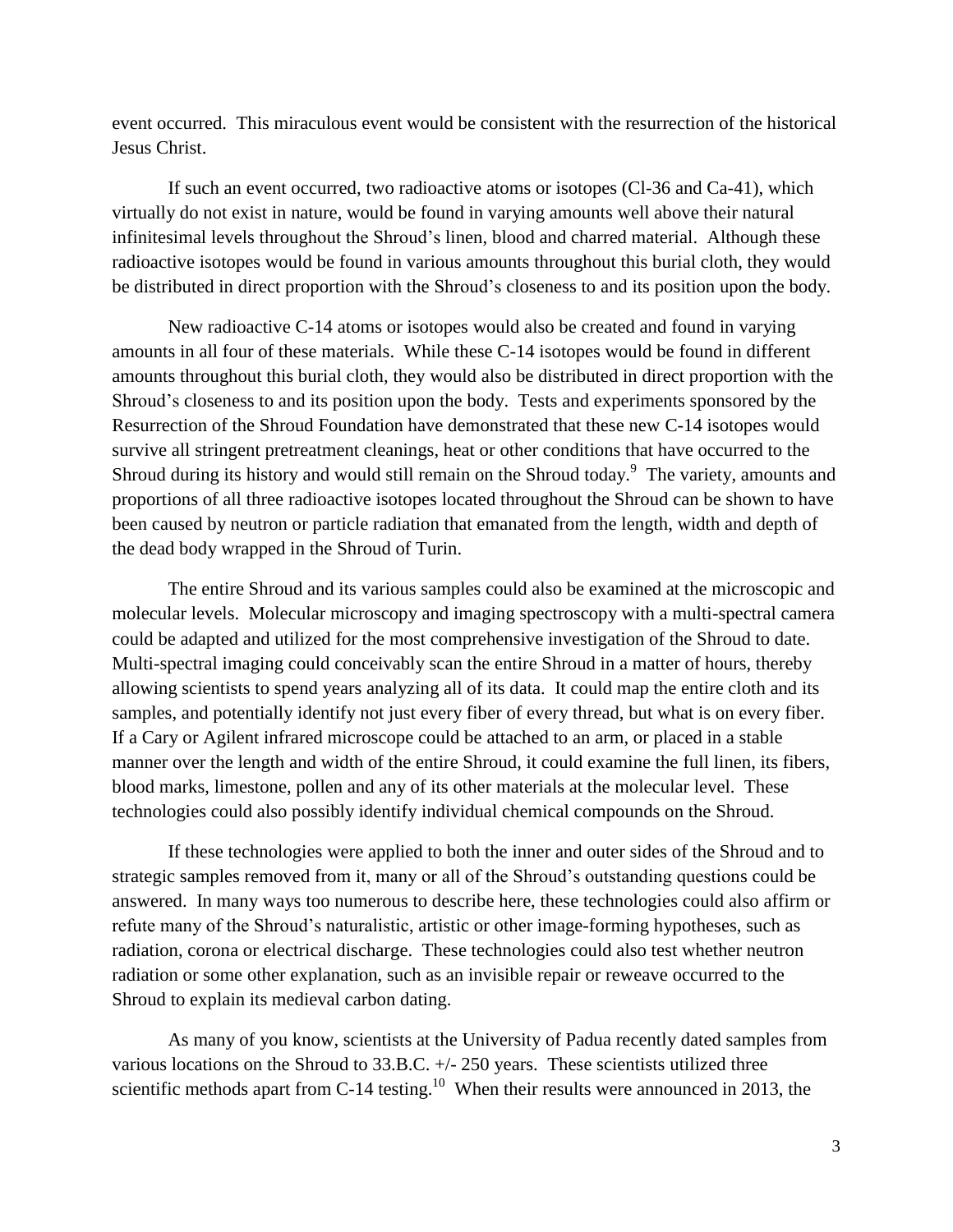provenance of their samples was questioned. Those who subscribe to the invisible reweave hypothesis challenge whether the radiocarbon labs exclusively tested Shroud linen samples in 1988. The tests that I just described could non-destructively verify the provenance of the Shroud samples used by the University of Padua scientists as well as the samples remaining with the radiocarbon laboratories that dated the Shroud in 1988.

Please understand that atomic and molecular testing needs to be adapted and modified to apply to the Shroud and its samples. While atomic testing has been performed on relatively solid materials such as limestone, it needs to be adapted to less solid materials such as linen or blood. And, while other materials have been examined by multi-spectral imaging and molecular microscopy, these technologies need to be adapted to the Shroud itself and the various materials distributed throughout it. Only after all of these technologies are proven to repeatedly work to perfection when applied to control samples, should they ever be utilized on the Shroud or its samples. Once perfected, these tests could also be utilized on the Sudarium of Oviedo to ascertain if it too was in the tomb when an unprecedented radiating event occurred.

The name of this paper is "Scientists and Semantics." Semantics is not just the branch of linguistics concerned with the structure, development and changes of the meanings of speech, or their meanings in context. It can also include conscious or unconscious, negligent or deliberate twisting or distortion of meaning (as in some types of advertising or propaganda). I think semantics are often employed when phrases or concepts are used that have no application in certain contexts. I can't tell you how many scientists I have come across over the last three decades that have utilized semantics or phrases and concepts that have no application to investigating whether particle or other radiation was emitted from the body of the man in the Shroud.

Some of the common phrases or concepts that have been employed against this kind of testing are:

a) No plausible physical mechanism has been proposed to explain how the resurrection was accompanied by a significant neutron flux.

b) Particle or other radiation cannot emanate from a body, let alone a dead body.

c) Unless we can reproduce an event in the laboratory, we can't argue for its occurrence.

d) Miracles or the resurrection are beyond the realm of science.

A common response to all of these arguments is that we're not trying to duplicate the resurrection; we're investigating whether it occurred this one particular time in history. The resurrection of the historical Jesus Christ is not a recurring event, but neither is any other event in history. There will be only one Battle of Hastings or Gettysburg, only one assassination of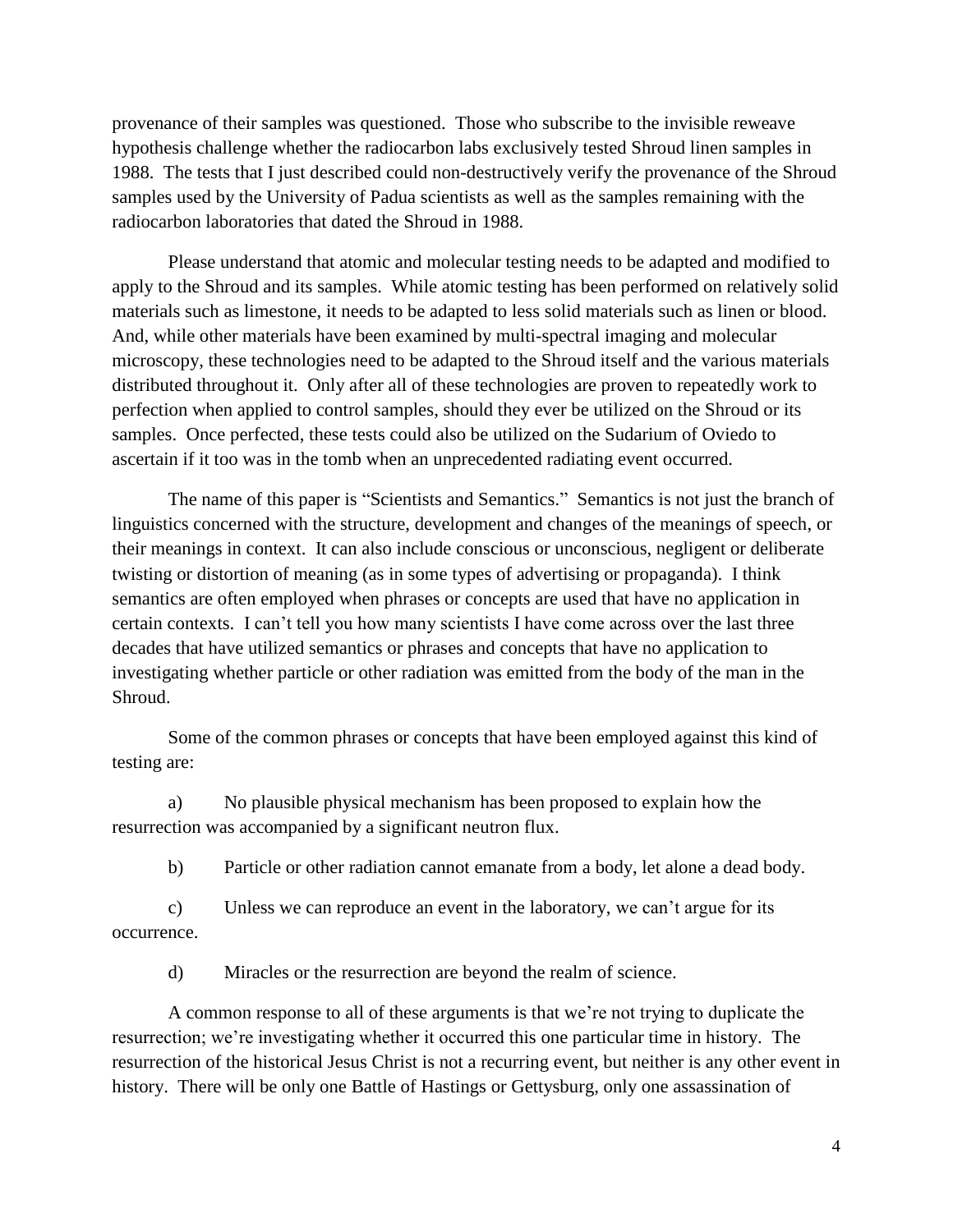Abraham Lincoln or Julius Caesar. Certainly other battles and assassinations have occurred, but these did not have the identical impact and influence upon history or future generations. If you tried to recreate any of these events in a laboratory, or on the actual fields of battle or in the original Roman Senate, it would be *impossible* for many reasons. Yet, this does not prevent us from acquiring relevant evidence of important historical matters by scientific analysis. While such evidence will not always provide absolute proof, it will shed light on or even be dispositive on a number of questions. For example, attempts have been made to gather evidence to prove if Yasser Arafat was poisoned. Different forms of scientific analysis have also been utilized to determine which bullets struck which victims in the Kennedy assassination, and at what angles or directions the bullets were traveling. Scientific analysis is conducted every day on past events that relate to the public welfare or other matters of importance.

Scientists have spent decades studying the Big Bang or the creation of the universe. The fact that this event obviously cannot be duplicated in a laboratory, yet was obviously an important occurrence, does not preclude its scientific investigation. This event was arguably more supernatural or miraculous than the resurrection of the historical Jesus Christ. Not only was all matter and all energy within our universe created from a tiny speck according to this theory, but so was all of space and time. Yet, the fact this event could be considered the most supernatural of all does not preclude its scientific investigation. And, although we cannot provide a plausible physical mechanism or explanation how all of this matter, energy, space and time were formed within and released from such a tiny speck in a momentous explosion ― we are clearly not precluded from investigating this occurrence. Since we can scientifically investigate the occurrence of the Big Bang, or the creation of our universe, then surely we can investigate the occurrence of the resurrection. The fact the resurrection arguably has much more *relevance* to peoples' lives than the Big Bang provides even more reason to investigate it.

Thankfully, science has never had a known or fixed realm. If a predetermined definition of a known "realm of science" existed that prevented scientists from inquiring and investigating into various areas, then most of our advances in science and medicine would never have occurred. The objective evidence acquired from an investigation has always determined the worthiness of scientific inquiries. The key question has always been whether or not a particular matter was within our *realm of investigation*, not whether it was within a predetermined "realm" of science."

Instead of a fixed or static realm, the realm of scientific inquiry, knowledge, and even its boundaries, has expanded in all areas of modern science throughout the relatively *few* centuries it has existed in the course of human history. Yet, the more we inquire and learn, the more we realize how very little we actually know. We know very little, if anything, about 95% of our universe, which scientists think consists of invisible dark energy and dark matter. We also know very little about the 5% of visible matter/energy in our universe, most of which is well beyond our reach or inspection. We don't even know how many dimensions there are or when they operate. We know of three spatial dimensions and we understand some concepts about what is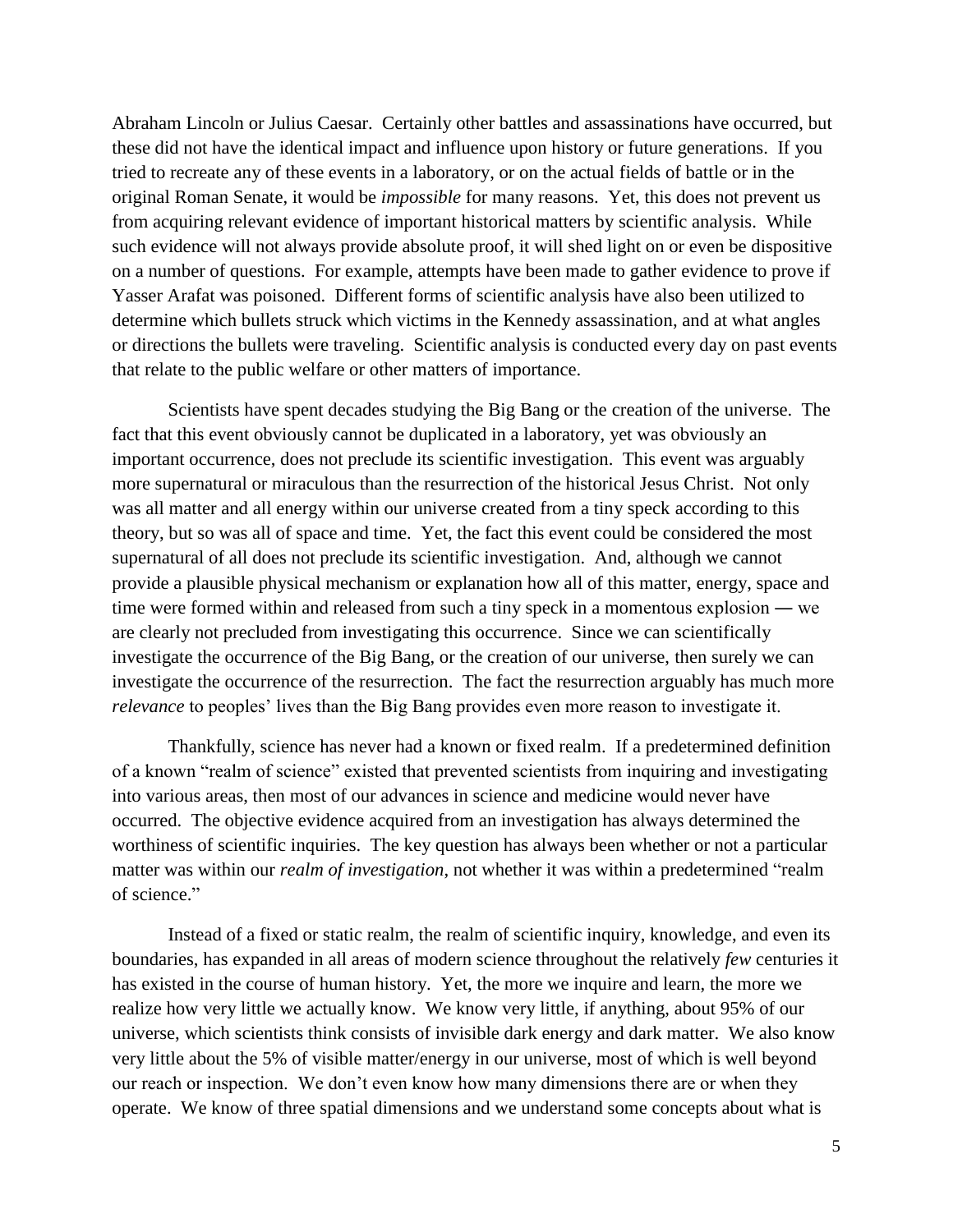called the fourth dimension of time, yet the fourth dimension could easily contain more attributes than we currently understand.

Since science indicates that 95% of the universe is comprised of invisible, dark energy and matter, contains quantum strangeness and hidden dimensions, and that all of the matter, energy, space and time in the universe were formed within and then released from a tiny speck in a momentous explosion, why would it have been impossible for the resurrection of the historical Jesus Christ to have occurred? Unless scientists can absolutely prove that neither God nor a Godly power exists, they can't absolutely and arbitrarily rule out an event that is attributed to this power in numerous historical sources.

When the Shroud's controversial 1988 radiocarbon dating was published in the scientific journal *Nature*<sup>11</sup>, a letter from Thomas Phillips of the High Energy Physics Laboratory at Harvard University was also published in the same issue. In the letter, Dr. Phillips noted that the body images on the Shroud had not been duplicated and had qualities "indicating that the body radiated light and/or heat."<sup>12</sup> Phillips asserted that the body may have radiated neutrons, which would have increased the C-14 content within the linen shroud thereby making it appear much younger than its actual age.

Dr. Robert Hedges of the Oxford University radiocarbon laboratory, who participated in the Shroud's controversial radiocarbon dating process, replied in turn to Dr. Phillips. His reply appeared on the same page as Phillip's letter. Hedges pointed out that a much lower dose of neutron radiation ― a thousand times less than what Phillips proposed ― would have been sufficient to create the number of C-14 isotopes within the Shroud to account for its medieval C-14 dating.<sup>13</sup> Hedges even admitted that "the processes suggested by Phillips were considered by the participating [radiocarbon] laboratories."<sup>14</sup> Hedges had also acknowledged after the radiocarbon dates were announced in 1988 that a "sufficient level of neutrons from radiation on the Shroud would invalidate the radiocarbon date which we obtained."<sup>15</sup>

Despite these considerations and admissions, Hedges dismissed the possibility that such an event could have influenced the Shroud's medieval radiocarbon date.<sup>16</sup> And, the *first* reason he asserted was that "No plausible physical mechanism has been proposed to explain how the resurrection was accompanied by a significant neutron flux."<sup>17</sup> That wasn't even the point! The point was that if the Shroud was irradiated with a neutron flux, it would have invalidated the 1988 radiocarbon dating, and it was the laboratories' job to accurately date this cloth. Neutrons were discovered by scientists in 1932, so it is conceivable the Shroud could have been irradiated by neutrons before 1988. I agree that because of the cloth's unprecedented and unduplicated images, their 130 corresponding blood marks, and the numerous similarities between the passion, crucifixion, death and burial of the historical Jesus Christ with the victim in the Shroud, the resurrection is the most likely explanation for the neutron flux. But, it is completely ludicrous to state that you have to provide the physical mechanism for the neutron flux or the resurrection in order to consider their occurrence. If the resurrection was accompanied by a neutron flux, it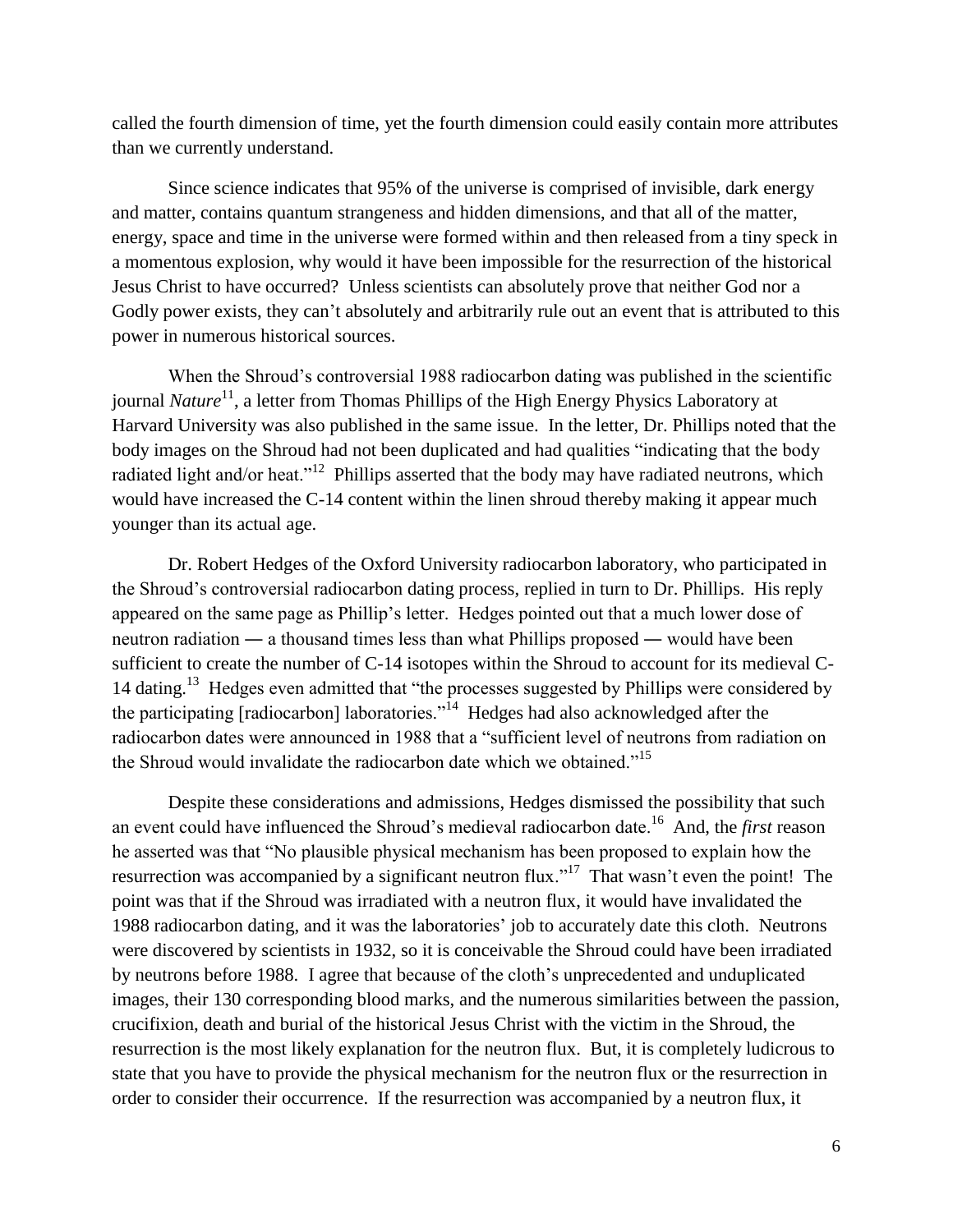neither happened in the 20<sup>th</sup> century nor was it caused by humans. It could *only* have been caused by God and no human could possibly provide a *plausible* physical mechanism. Hedges just arbitrarily applied an artificial Catch-22 to the questions of whether the Shroud was neutron irradiated or whether the body was the source of the radiation.

Neither Copernicus, Galileo nor any of the generations of scientists after them had to first provide a plausible physical mechanism for the creation of the universe before they studied its features and component parts. Likewise, scientists can study whether certain events took place, or whether various kinds of matter or energy exists ― with or without plausible physical mechanisms for their occurrence. Scientists can often provide better explanations for such questions after they confirm the existence or occurrence of such an event, matter or energy, or the various attributes thereof. Dr. Hedges' irrelevant precondition has been repeated by other scientists and serves to deter or prevent legitimate scientific inquiry into a subject that could have relevance to people throughout the world. I personally know of a scientist who, like Hedges, is unfamiliar with the vast amount of scientific and medical evidence relating to the authenticity of the Shroud as Jesus' burial garment. This scientist was one of the relatively few who was qualified to help conduct some of the proposed sophisticated scientific testing referred to earlier in this paper. The specific reason he gave for declining to participate was the same erroneous, inapplicable reason from Hedges that was quoted above.

Of course, we're not trying to preclude any further testing of artistic or naturalistic methods, we just want to include testing for unprecedented events that are consistent with very attested historical accounts and are also indicated by extensive scientific, medical and archaeological evidence. It is also relevant to note that naturalistic and artistic methods have been tested since the beginning of the  $20<sup>th</sup>$  century, but all have failed to duplicate the Shroud's body images, their blood marks and other remarkable features.

Countless natural experiments in natural laboratories have also been conducted long before and after the time of Christ. Millions of people have been bloodied and/or buried under a variety of circumstances and covered with shrouds, blankets, sheets, shirts, jackets, soldiers' uniforms, bandages etc.; yet none have left any images approaching the full-length, frontal and dorsal images on the Shroud or their 130 corresponding blood marks.

The only absolute condition in life is that every single one of us is going to die. This is the most universal condition for all of humanity, and of course, is the fundamental problem facing all of us. The most attested sources in all of ancient history, which may be corroborated by extensive scientific and medical evidence, clearly state that the historical Jesus resurrected from the dead. This event occurred after he also predicted his resurrection on several occasions before his death. Jesus Christ is also recorded in the same sources to have raised three people from the dead, and to have said on numerous occasions that if, among other things, you believe in his resurrection ― that you, too, could have life after death.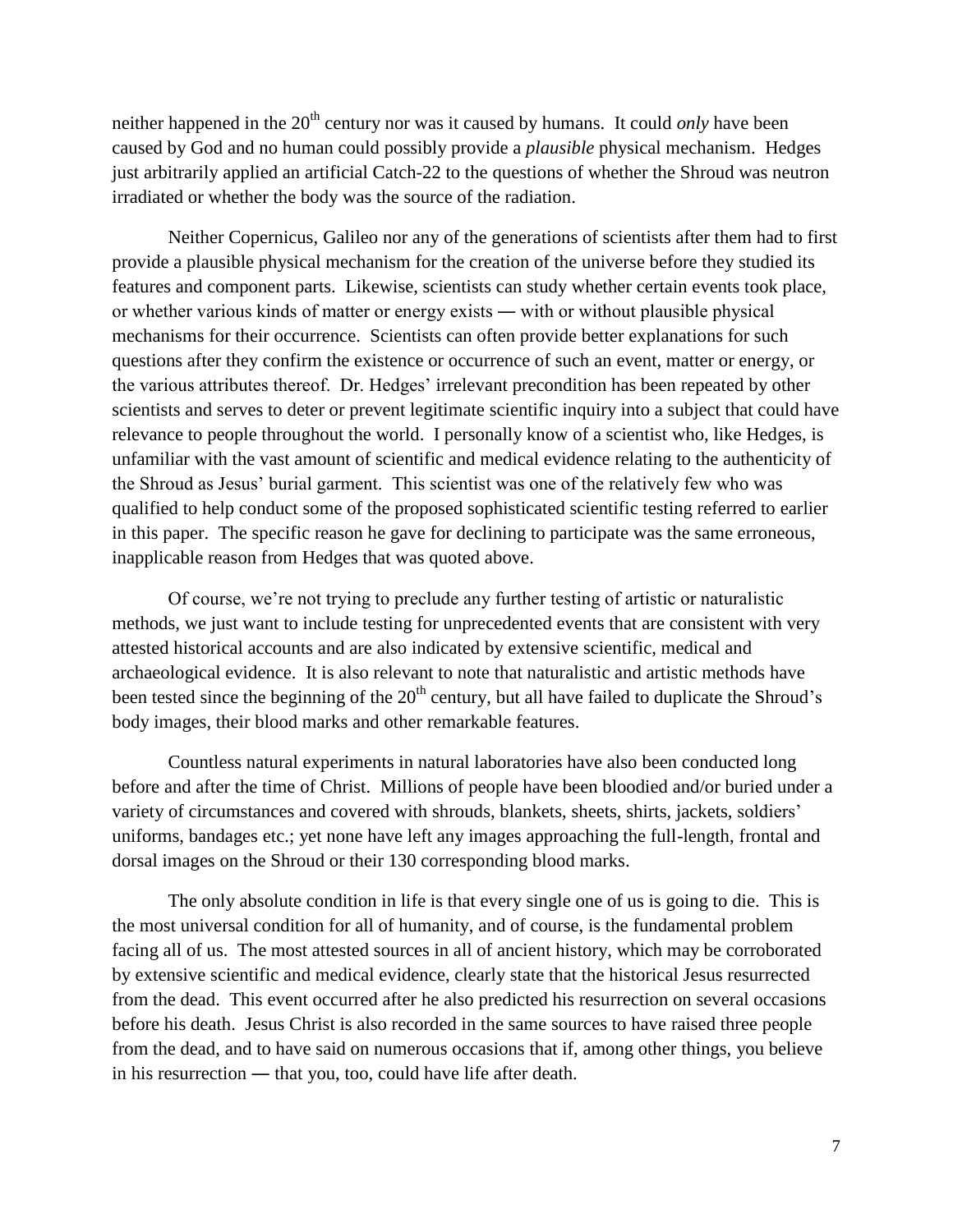Thousands upon thousands of people are literally testing this promise or hypothesis, if you will, every single day with their natural deaths. Moreover, every single one of us will literally test this promise in full when we die. If possible, why not scientifically test a critical part of this hypothesis while we are still alive on earth? If scientific evidence could be obtained that related to the authenticity of Jesus' burial cloth and his physical resurrection, then it would be relevant to every person who will *ever* live, and thus die. If God and Jesus Christ left extensive evidence of Jesus' physical suffering, crucifixion, death, burial and resurrection in the recorded annals of history, then corroborating scientific and medical evidence of the same events could also have been left on Jesus' burial cloth. Since an extensive and surprising amount of scientific and medical evidence has already been acquired from earlier *accidental* discoveries and *limited* inquiries of the unprecedented, full-length body images on the Shroud of Turin, then we should obviously continue to investigate and acquire all additional evidence that may be available to confirm the occurrence of all of the above events.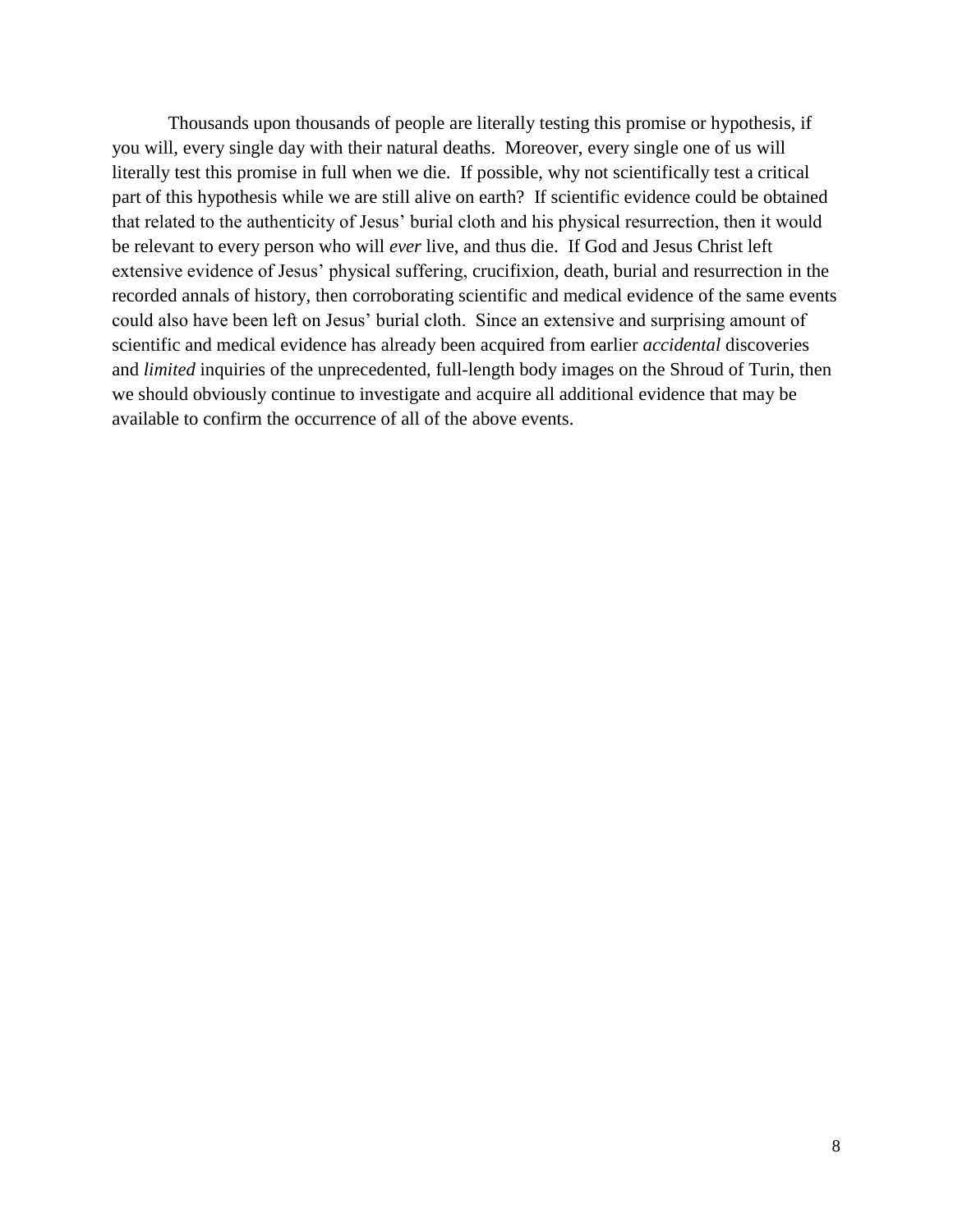## *Endnotes*

- 1. M. Antonacci, "Particle radiation from the body could explain the Shroud's images and its carbon dating," *Scientific Research and Essays* Vol. 7(29), pp. 2613-2623, (2012).
- 2. T. Phillips, "Shroud Irradiated with Neutrons?" *Nature* 337 (1989): 594; Dr. Jackson's Cloth Collapse Hypothesis cited below was first presented at the International Scientific Symposium, Paris, on September 8, 1989. J. P. Jackson, "Is the image on the Shroud due to a process heretofore unknown to modern science?," *Shroud Spectrum International* 34 (1990): 3-29; J. P. Jackson, "An unconventional hypothesis to explain all image characteristics found on the Shroud image," *History, Science, Theology and the Shroud*, A. Berard, ed. (St. Louis: Richard Nieman, 1991), pp. 325-344.
- 3. M. Antonacci, "Particle radiation from the body"; M. Antonacci, *The Resurrection of the Shroud*, (New York: M. Evans and Co., 2000), Chapter 10.
- 4. J. Rinaudo, "A new stage," *Il est Vivant*, No. 89, March/April (1992); In: *British Society for the Turin Shroud Newsletter*, No. 38, Aug/Sep (1994): 13-16; "A sign for our time," *Shroud Sources* Newsletter, May/June (1996): 2-4; "Protonic model of image formation on the Shroud of Turin," *Third International Congress on the Shroud of Turin,* Turin, Italy, June 5-7 (1998); Jackson, "Is the image on the Shroud," and "An unconventional hypothesis"; M. Antonacci, "Particle radiation from the body" and *The Resurrection of the Shroud,* Ch. 10; G. Fanti, "Can a Corona Discharge Explain?," *Journal of Imaging Science and Technology*, (March/April 2010) Volume 54, Issue 2, pp. 020508-(11); Fanti, G. - Lattarulo, F. - Scheuermann, O. ["Body Image Formation Hypothesis,"](http://www.dim.unipd.it/fanti/corona.pdf) *The 3rd International Dallas Conference* (September 2005).
- 5. M. Antonacci, "Particle radiation from the body"; J. Jackson, "Is the image on the Shroud," and "An unconventional hypothesis."
- 6. M. Antonacci, "Particle radiation from the body".
- 7. G. Fanti and R. Maggiola, "The double superficiality of the frontal image of the Shroud of Turin," *Journal of Optics* 6:491-503, (2004).
- 8. M. Antonacci. "Can contamination be detected on the Turin Shroud to explain its 1988 dating?", *International Workshop on the Scientific Approach to the Archeiropoietos Images*, (2010) Frascati, Italy, May 4-6: 239-247.